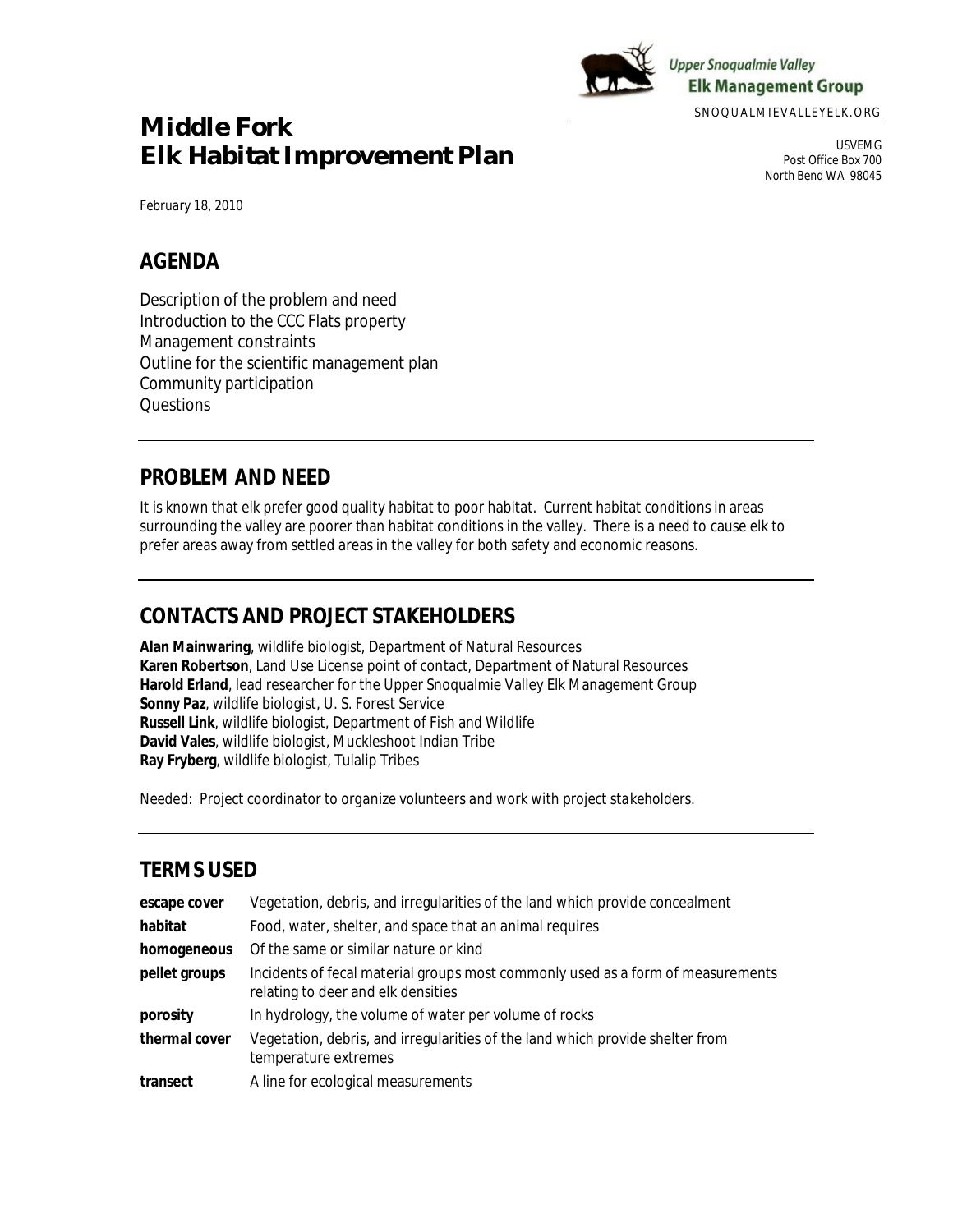## **SCIENTIFIC ELK HABITAT MANAGEMENT PLAN OUTLINE** *Prepared by Harold Erland et al.*

|     | Procedure                                                                                                                                                        | <b>Status</b>                                                                                                                                                                                                        |
|-----|------------------------------------------------------------------------------------------------------------------------------------------------------------------|----------------------------------------------------------------------------------------------------------------------------------------------------------------------------------------------------------------------|
| 1.  | Apply for DNR Land Use License.                                                                                                                                  | Completed. DNR Land Use License application is approved.                                                                                                                                                             |
| 2.  | Site evaluation.                                                                                                                                                 | Completed. Alan Mainwaring, wildlife biologist for the DNR, and<br>Harold Erland lead researcher for the USVEMG have evaluated<br>the site.                                                                          |
| 3.  | Prepare a plan of action.                                                                                                                                        | In progress. As discussed on site Alan Mainwaring and Harold<br>Erland identified the need to establish a baseline season to<br>measure the effect of habitat improvements and a framework<br>for a management plan. |
| 4.  | Capture "Before" pictures and<br>pellet group transect counts.                                                                                                   | In progress.                                                                                                                                                                                                         |
| 5.  | Select test sites.                                                                                                                                               | In progress. Prime candidate sites are:<br>Grassy trail on the second logging spur at the top of the<br>a.<br>hill on the left.<br>Near the fork in the road.<br>$b_{1}$                                             |
| 6.  | Prepare test sites.                                                                                                                                              | Spring 2010<br>Need to clear, dispose of debris and plant with DNR-approved<br>certified mix.                                                                                                                        |
| 7.  | Evaluate plant growth and<br>wildlife use weekly for nine<br>months.                                                                                             | March - December 2010                                                                                                                                                                                                |
| 8.  | Record pellet group counts on<br>the transects every three<br>months.                                                                                            | June, September, December 2010                                                                                                                                                                                       |
| 9.  | If analysis determines that the<br>test area is productive and used<br>by wildlife (deer and elk), begin<br>clearing remaining debris and<br>encroaching alders. | January - March 2011<br>Debris disposed properly.<br>One spur is prepared at a time.<br>Small plots are cleared in the thinned areas so that they are<br>ready to seed in the spring.                                |
| 10. | Plant approved mix on logging<br>spurs and cleared thinned<br>areas.                                                                                             | February - March 2011                                                                                                                                                                                                |
| 11. | Monitor as above in 7 and 8.                                                                                                                                     | March - December 2011                                                                                                                                                                                                |
| 12. | Write scientific report.                                                                                                                                         | January 2012                                                                                                                                                                                                         |
| 13. | Repeat 9 through 12 for three<br>years.                                                                                                                          | 2012, 2013, 2014                                                                                                                                                                                                     |
| 14. | Write final report and reapply<br>for DNR Land Use License.                                                                                                      | December 2014                                                                                                                                                                                                        |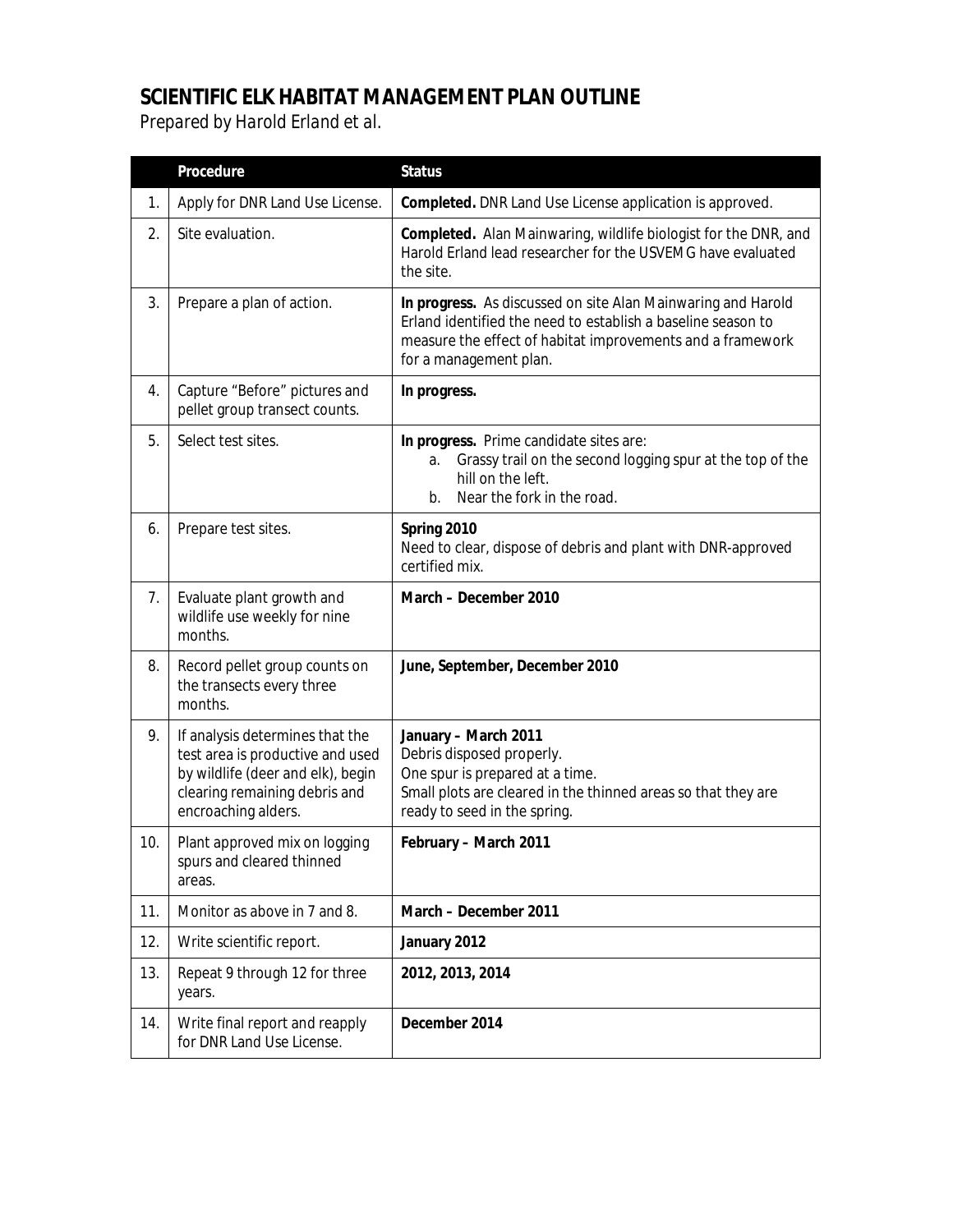## **CCC FLATS PROPERTY**

### EXHIBIT A: PROJECT MAP AREA



### EXHIBIT C: OPERATIONAL REQUIREMENTS

May remove vegetation encroaching on roads indicated on Exhibit A (project area map) May trim branches of trees adjacent to roadways

May seed roads with an "elk" mix of native grasses and forbs with written approval from DNR May pile and remove slash associated with Department of Natural Resources pre-commercial thinning Must record volunteer hours dedicated to this project and distribute to DNR semi-annually Must notify DNR prior to an organized work party of greater than 3 people

Must comply with all regulations of the Industrial Fire Precaution Level System

 *http://www.dnr.wa.gov/RecreationEducation/Topics/FireInformation/Pages/rp\_fire\_ifpl.aspx*

#### *Can volunteers remove slash for personal use as firewood?*

**Alan Mainwaring, DNR**: Our position is that yes, those participating in the habitat enhancement project may retain the pieces of thinning slash for firewood as long as the removal is helping to meet our habitat objectives of providing growing space for grasses, forbs and other browse species. Any mature timber, such as a tree blown down across the road, would need written permission from the unit manager prior to removal. I view removing the PCT slash as firewood for personal use as perhaps "incentivizing" the removal process. The more of it we remove, the more growing space for elk forage. Under no circumstances may the slash be "sold" as firewood.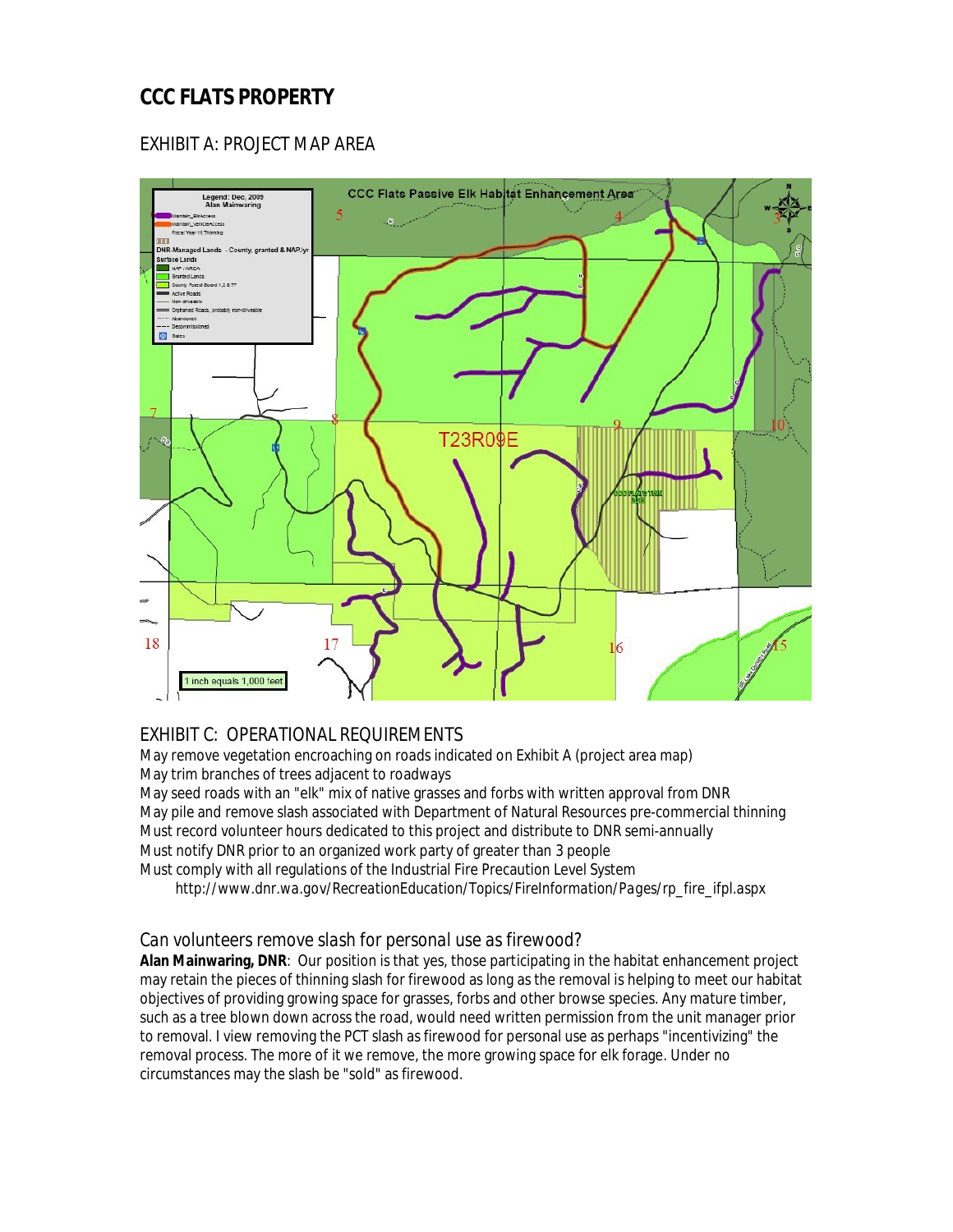### DEPARTMENT OF NATURAL RESOURCES **Pre-Approved Elk Mixes**

*Other mixes will be considered in consultation with the Department of Fish and Wildlife.*

**Standard Mix: (RECOMMENDED)** Annual Ryegrass 25% Perennial Ryegrass 10% Latar Orchardgrass 25% Mt. Barker Subterranean Clover 25% White Dutch Clover 15%

*Seed at 15 to 20 lbs per acre, fertilize with Phosphorus and micronutrients as advised by a local soil specialist.* 

**Pasture Seed Mix for Elk For medium to well drained soils:** (by weight) 20% Orchardgrass 15% Meadow Bromegrass 5% Creeping Red Fescue 20% Able or AC Caribou Alfalfa 15% Rangelander or Spredor 2 Alfalfa 10% Sainfoin 10% Red Clover 5% Puna Chicory *Seed at 15 to 20 lbs per acre, fertilize with Phosphorus and micronutrients as advised by a local soil specialist.* 

**For wet or poorly drained soils:** (by weight) 20% Orchardgrass 40% Bellevue or Palaton Reed Canary grass 15% Alsike Clover or Magnum 3 Alfalfa 20% Red Clover 5% Sainfoin

*Seed at 10 to 15 lbs per acre, fertilize as above.*

*Fertilizer required would be 10 lbs. per acre nitrogen, 85 lbs. per acre phosphorus, no potash, 5 lbs per acre copper sulfate.*

#### COMMENTS

**Russell Link, DFW**: In talking with others about Western Washington seed mixes for elk, the "Standard Mix" you provided is likely a good starting point, if there is no need for further requirements.

**Alan Mainwaring, DNR**: For those whom have not heard, this Land Use License is for a project utilizing volunteer effort to keep the existing roads on the CCC Flats bench open to elk use on the interior of a large stand of timber and to vehicle travel on the periphery. Seeding the roads with an "elk" mix to encourage elk use is also open to discussion. The CCC Flats is an approximately 1,000 acre, 20 year old commercial timber plantation behind a gated road system with very limited vehicle admittance at the end of the Mt. Si road. DNR's existing plan is to let these roads grow over then reconstruct them with a commercial harvest several decades from now. This is a standard cost savings practice on non-mainline forest roads once initial plantation management has been accomplished. The local DNR managers have been consulted and are fine with keeping these roads open for elk travel corridors. As Harold describes in his message, DNR is working on obtaining permission allowing the elk group to cut the alder out of the right-of-way of the existing roads (rapidly growing in) and trim the branches on the conifer along the road edge. DNR would also allow the group to cut up and pile PCT slash to their hearts content. I am labeling this a "passive" elk habitat enhancement in that the project is designed to facilitate elk movement through the area with no direct impacts to the existing stand (project is on the retained Trust Lands in the Middle Fork Snoqualmie landscape). Benefits include but are not limited to: establishing a partnership with elk group and DNR, maintain access to plantation at no cost to the trusts, improve access for boot hunters to hunt bear (damage to Douglas-fir is extensive), provide an improved travel corridor for elk to access the upper Middle Fork drainage, improve elk access to thermal and escape cover and to foraging and calving areas. Hope this plan works out, should be a pretty quick turnaround to see a volunteer effort turned into added porosity and improved habitat in a very dense homogeneous stand.

**Harold Erland**: [Clearing methods are limited]… we can not disturb the roots of the existing trees in this plantation.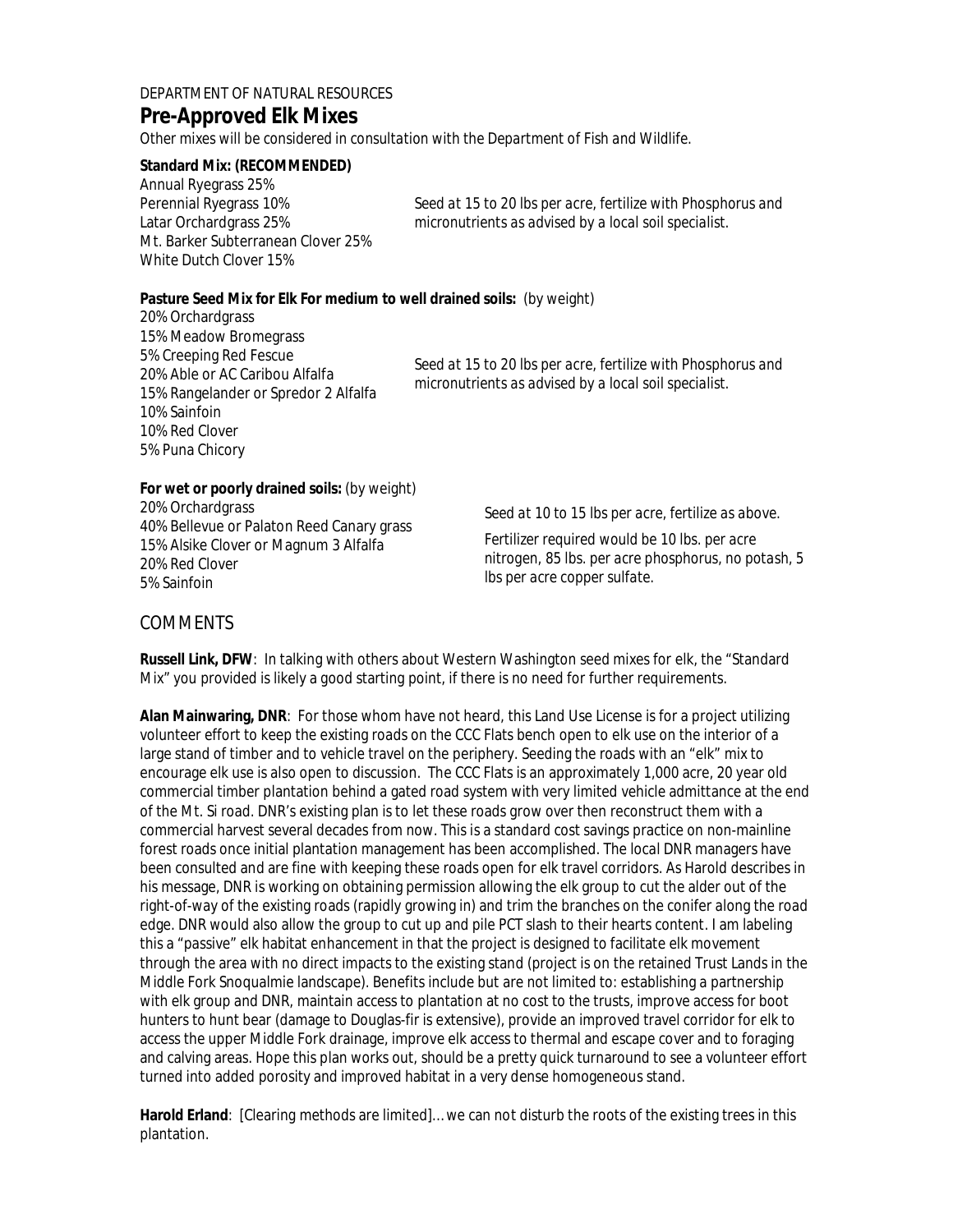### **QUESTIONS ASKED IN THE MEETING**

1. Is or has the property been a sewer sludge dumping site?

2. What is the actual acreage of the most recent PCT?

3. Has this been done before? Where? (Tulalips, Muckleshoots, BPA). It was noted that the Tulalips had prepared a slide show of an elk habitat improvement project in 2009 which was presented to the elk group in September. We will bring the presentation to the second Middle Fork Elk Habitat Improvement Plan meeting on Tuesday 2/23.

4. What is the width of the easement on the roadways for clearing?

5. What is the DFW position on the slash affecting lower wildlife such as ground squirrels, rabbits, possums, etc.? Additional background to help frame the answer in this context: It was noted that the project area has extensive regions of slash and that it would be improbable that our group would be able to remove it all. Spur roads and PCT areas represent a fraction of the project area.

6. How available is approval for the removal of windfall timber for blocking a road (access)? We discussed the possibility that a marketable tree has fallen across the road and blocks access for our equipment. Do we have leeway to cut the tree and move it to the side of the road?

7. Where would the elk come from that would move into this area?

8. What would be the price/vendor/suggested application rate for the seed mix? There was also inquiry (for planning purposes) about what time of year the seeding typically takes place.

9. What are the test sites, specific coordinates, elevation? There was some discussion that the description of the test site locations were somewhat vague in the plan outline. We have: "grassy trail on the second logging spur at the top of the hill on the left" for the first site and "near the fork in the road" for the second site.

10. What is the smallest acreage cleared to be effective? It is thought that a small clearing such as 1000 square feet might be too small to prove success or failure.

11. Do we have approval to create corridors between roads, between the marketable trees? It was discussed that by inspection bear damaged stands exist between spur roads in the project area. It is anticipated that additional clearing off of spur roads and conducted in a manner to protect marketable trees could further enhance elk travel in and throughout the project area.

12. Is there a place to wash machinery nearby to reduce the risk that noxious weeds, invasive plants are introduced to the area?

13. When can a field trip be arranged to view the property and proposed test sites? It is noted that some participants have no availability on the weekends, some people are only available on the weekends.

14. Is there a naming convention for the spur roads already in place? Can the elk group apply labels to the roads where none are present?